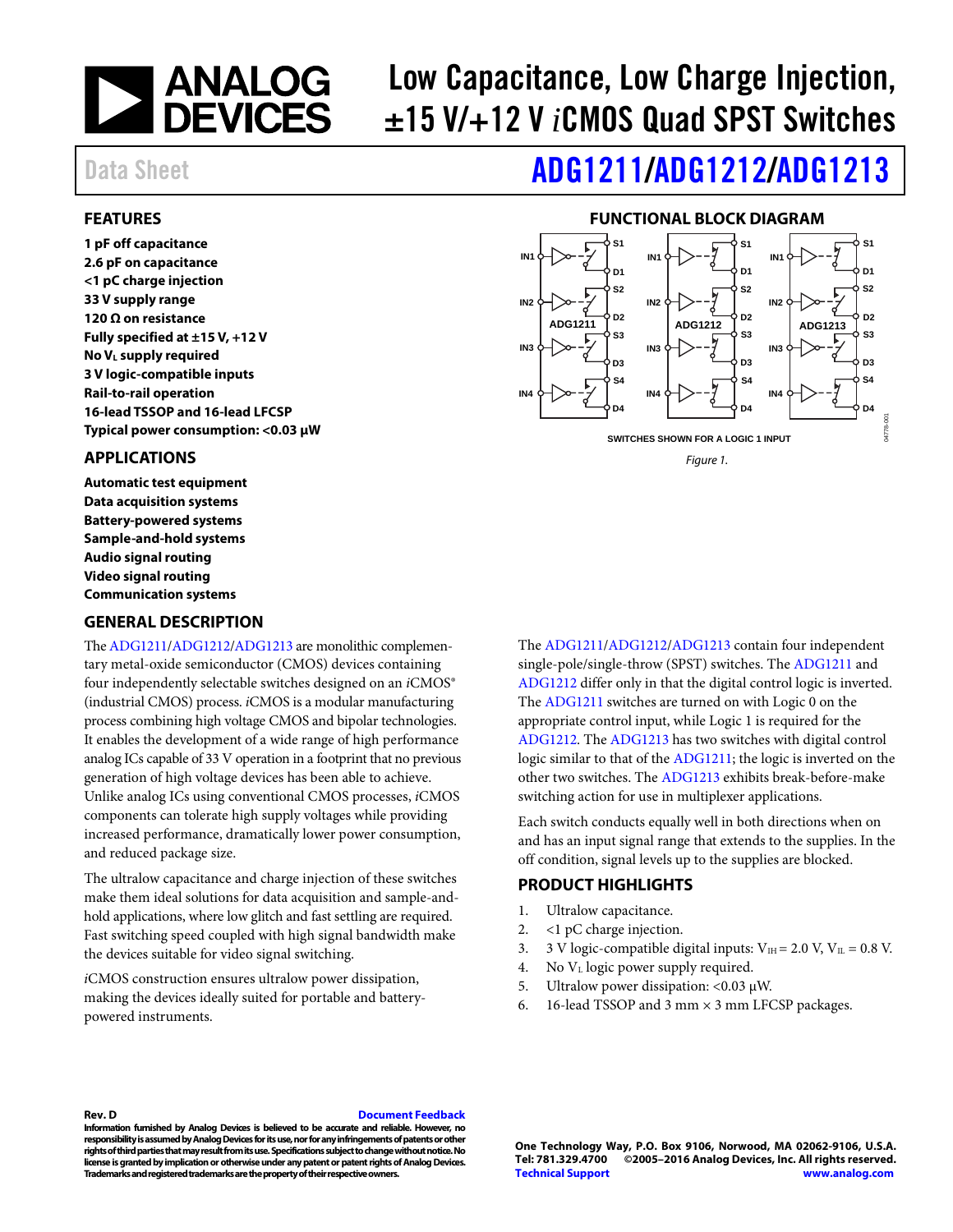### ADG1211/ADG1212/ADG1213

### **TABLE OF CONTENTS**

### 

### <span id="page-1-0"></span>**REVISION HISTORY**

| $11/2016$ —Rev. C to Rev. D |  |
|-----------------------------|--|
|                             |  |

#### $3/2016$ –Rev. B to Rev. C

#### $8/2012$ —Rev. A to Rev. B

#### 2/2009-Rev. 0 to Rev. A

| Changes to Power Requirements, $I_{DD}$ , Digital Inputs = 5 V |  |
|----------------------------------------------------------------|--|
|                                                                |  |
| Changes to Power Requirements, $I_{DD}$ , Digital Inputs = 5 V |  |
|                                                                |  |
|                                                                |  |

#### 7/2005-Revision 0: Initial Version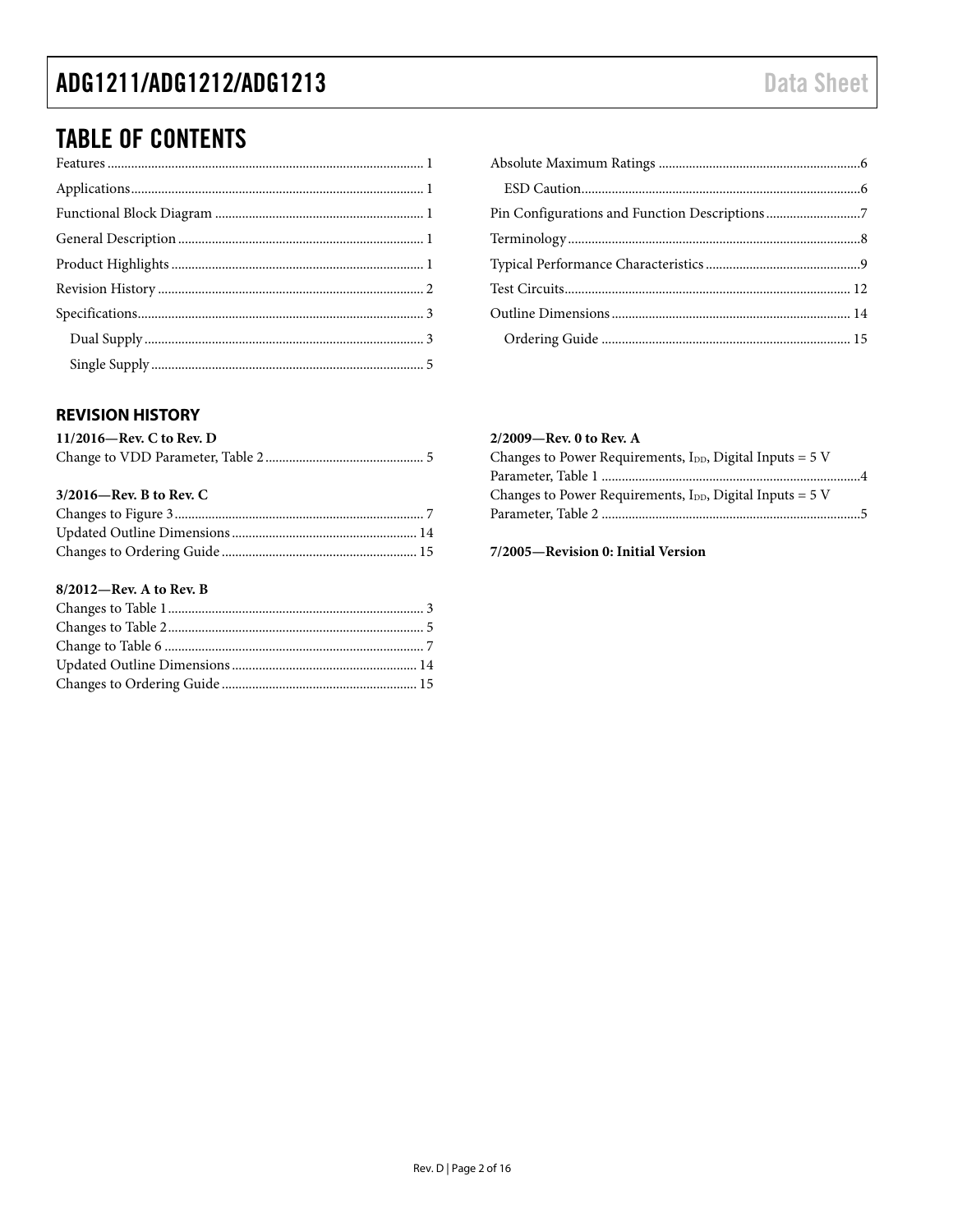### <span id="page-2-0"></span>**SPECIFICATIONS**

### <span id="page-2-1"></span>**DUAL SUPPLY**

 $\rm V_{\rm DD}$  = 15 V  $\pm$  10%, Vss = –15 V  $\pm$  10%, GND = 0 V, unless otherwise noted.

#### **Table 1.**

|                                                             |                | Y Version <sup>1</sup> |                                                            |              |                                                                                 |
|-------------------------------------------------------------|----------------|------------------------|------------------------------------------------------------|--------------|---------------------------------------------------------------------------------|
|                                                             |                | $-40^{\circ}$ C to     | $-40^{\circ}$ C to                                         |              |                                                                                 |
| <b>Parameter</b>                                            | $25^{\circ}$ C | $+85^{\circ}$ C        | $+125^{\circ}$ C                                           | Unit         | <b>Test Conditions/Comments</b>                                                 |
| <b>ANALOG SWITCH</b>                                        |                |                        |                                                            |              |                                                                                 |
| Analog Signal Range                                         |                |                        | V <sub>DD</sub> to V <sub>ss</sub>                         | v            |                                                                                 |
| On Resistance (Ron)                                         | 120            |                        |                                                            | $\Omega$ typ | $V_s = \pm 10 \text{ V}$ , $I_s = -1 \text{ mA}$ ; see Figure 20                |
|                                                             | 190            | 230                    | 260                                                        | $\Omega$ max | $V_{DD}$ = +13.5 V, V <sub>ss</sub> = -13.5 V                                   |
| On Resistance Match Between<br>Channels $( \Delta R_{ON} )$ | 2.5            |                        |                                                            | $\Omega$ typ | $V_s = \pm 10 V$ , $I_s = -1$ mA                                                |
|                                                             | 6              | 10                     | 11                                                         | $\Omega$ max |                                                                                 |
| On Resistance Flatness (RFLAT(ON))                          | 20             |                        |                                                            | $\Omega$ typ | $V_s = -5 V/0 V/ + 5 V$ ; $I_s = -1 mA$                                         |
|                                                             | 57             | 72                     | 79                                                         | $\Omega$ max |                                                                                 |
| <b>LEAKAGE CURRENTS</b>                                     |                |                        |                                                            |              | $V_{DD}$ = +16.5 V, Vss = -16.5 V                                               |
| Source Off Leakage, Is (Off)                                | ±0.02          |                        |                                                            | nA typ       | $V_s = \pm 10 V$ , $V_D = \mp 10 V$ ; see Figure 21                             |
|                                                             | ±0.1           | ±0.6                   | ±1                                                         | nA max       |                                                                                 |
| Drain Off Leakage, I <sub>D</sub> (Off)                     | ±0.02          |                        |                                                            | nA typ       | $V_s = \pm 10 V$ , $V_D = \mp 10 V$ ; see Figure 21                             |
|                                                             | ±0.1           | ±0.6                   | ±1                                                         | nA max       |                                                                                 |
| Channel On Leakage, I <sub>D</sub> , I <sub>s</sub> (On)    | ±0.02          |                        |                                                            | nA typ       | $V_s = V_D = \pm 10 V$ ; see Figure 22                                          |
|                                                             | ±0.1           | ±0.6                   | ±1                                                         | nA max       |                                                                                 |
| <b>DIGITAL INPUTS</b>                                       |                |                        |                                                            |              |                                                                                 |
| Input High Voltage, VINH                                    |                |                        | 2.0                                                        | V min        |                                                                                 |
| Input Low Voltage, VINL                                     |                |                        | 0.8                                                        | V max        |                                                                                 |
| Input Current, I <sub>INL</sub> or I <sub>INH</sub>         | 0.005          |                        |                                                            | µA typ       | $V_{IN} = V_{INL}$ or $V_{INH}$                                                 |
|                                                             |                |                        | ±0.1                                                       | µA max       |                                                                                 |
| Digital Input Capacitance, CIN                              | 2.5            |                        |                                                            | pF typ       |                                                                                 |
| <b>DYNAMIC CHARACTERISTICS<sup>2</sup></b>                  |                |                        |                                                            |              |                                                                                 |
| ton                                                         | 110            |                        |                                                            | ns typ       | $R_L = 300 \Omega$ , $C_L = 35 pF$                                              |
|                                                             | 130            | 160                    | 195                                                        | ns max       | $V_s = 10 V$ ; see Figure 23                                                    |
| toff                                                        | 85             |                        |                                                            | ns typ       | $R_L = 300 \Omega$ , $C_L = 35 pF$                                              |
|                                                             | 115            | 130                    | 150                                                        | ns max       | $V_s = 10 V$ ; see Figure 23                                                    |
| Break-Before-Make Time Delay, t <sub>D</sub>                | 25             |                        |                                                            | ns typ       | $R_{L} = 300 \Omega$ , C <sub>L</sub> = 35 pF                                   |
| (ADG1213 Only)                                              |                |                        | 10                                                         | ns min       | $V_{S1} = V_{S2} = 10 V$ ; see Figure 24                                        |
| Charge Injection                                            | $-0.3$         |                        |                                                            | pC typ       | $V_s = 0$ V, R <sub>s</sub> = 0 $\Omega$ , C <sub>L</sub> = 1 nF; see Figure 25 |
| Off Isolation                                               | 80             |                        |                                                            | dB typ       | $R_{L} = 50 \Omega$ , C <sub>L</sub> = 5 pF, f = 1 MHz; see Figure 26           |
| <b>Channel-to-Channel Crosstalk</b>                         | 90             |                        |                                                            | dB typ       | $R_L$ = 50 $\Omega$ , C <sub>L</sub> = 5 pF, f = 1 MHz; see Figure 27           |
| Total Harmonic Distortion + Noise                           | 0.15           |                        |                                                            | % typ        | $R_L = 10 k\Omega$ , 5 V rms, f = 20 Hz to 20 kHz                               |
| 1000<br>-3 dB Bandwidth                                     |                | MHz typ                | $R_L$ = 50 $\Omega$ , C <sub>L</sub> = 5 pF; see Figure 28 |              |                                                                                 |
| $C_S$ (Off)                                                 | 0.9            |                        |                                                            | pF typ       | $V_s = 0 V, f = 1 MHz$                                                          |
|                                                             | 1.1            |                        |                                                            | pF max       | $V_s = 0 V, f = 1 MHz$                                                          |
| $C_D$ (Off)                                                 | 1              |                        |                                                            | pF typ       | $V_s = 0 V, f = 1 MHz$                                                          |
|                                                             | 1.2            |                        |                                                            | pF max       | $V_S = 0 V, f = 1 MHz$                                                          |
| $C_D$ , $C_S$ (On)                                          | 2.6            |                        |                                                            | pF typ       | $V_s = 0 V, f = 1 MHz$                                                          |
|                                                             | 3              |                        |                                                            | pF max       | $V_s = 0 V, f = 1 MHz$                                                          |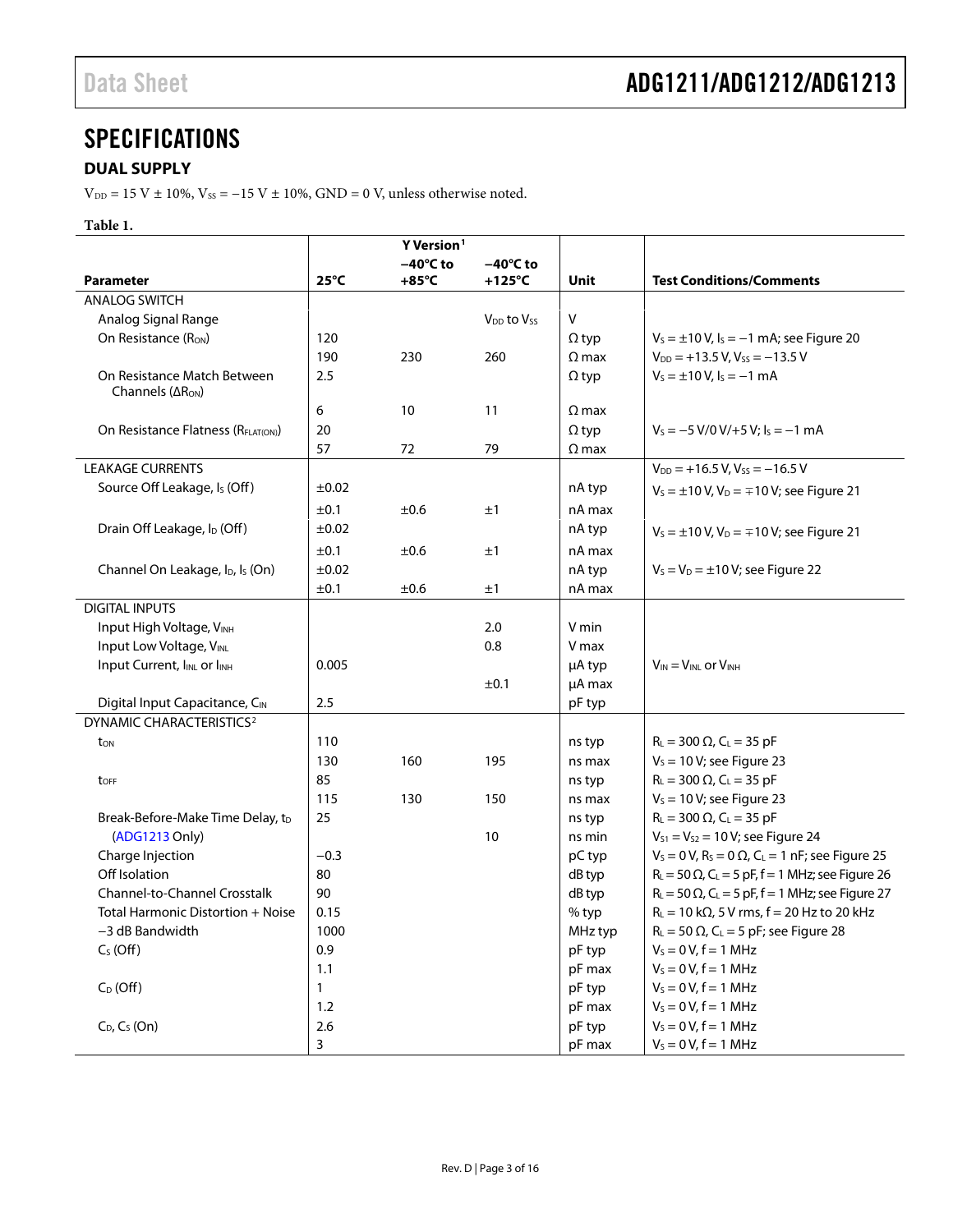<span id="page-3-0"></span>

|                    |                | Y Version <sup>1</sup>                |                                        |           |                                                  |
|--------------------|----------------|---------------------------------------|----------------------------------------|-----------|--------------------------------------------------|
| <b>Parameter</b>   | $25^{\circ}$ C | $-40^{\circ}$ C to<br>$+85^{\circ}$ C | $-40^{\circ}$ C to<br>$+125^{\circ}$ C | Unit      | <b>Test Conditions/Comments</b>                  |
| POWER REQUIREMENTS |                |                                       |                                        |           | $V_{DD}$ = +16.5 V, V <sub>ss</sub> = -16.5 V    |
| $I_{DD}$           | 0.001          |                                       |                                        | μA typ    | Digital inputs = $0 \text{ V or } V_{DD}$        |
|                    |                |                                       | 1.0                                    | µA max    |                                                  |
| $I_{DD}$           | 220            |                                       |                                        | μA typ    | Digital inputs $= 5V$                            |
|                    |                |                                       | 380                                    | µA max    |                                                  |
| $I_{SS}$           | 0.001          |                                       |                                        | μA typ    | Digital inputs = $0 \text{ V or } V_{\text{DD}}$ |
|                    |                |                                       | 1.0                                    | µA max    |                                                  |
| <b>I</b> ss        | 0.001          |                                       |                                        | μA typ    | Digital inputs $= 5V$                            |
|                    |                |                                       | 1.0                                    | µA max    |                                                  |
| VDD/VSS            |                |                                       | ±4.5/±16.5                             | V min/max |                                                  |

<sup>1</sup> Temperature range for Y version is −40°C to +125°C.

<sup>2</sup> Guaranteed by design, not subject to production test.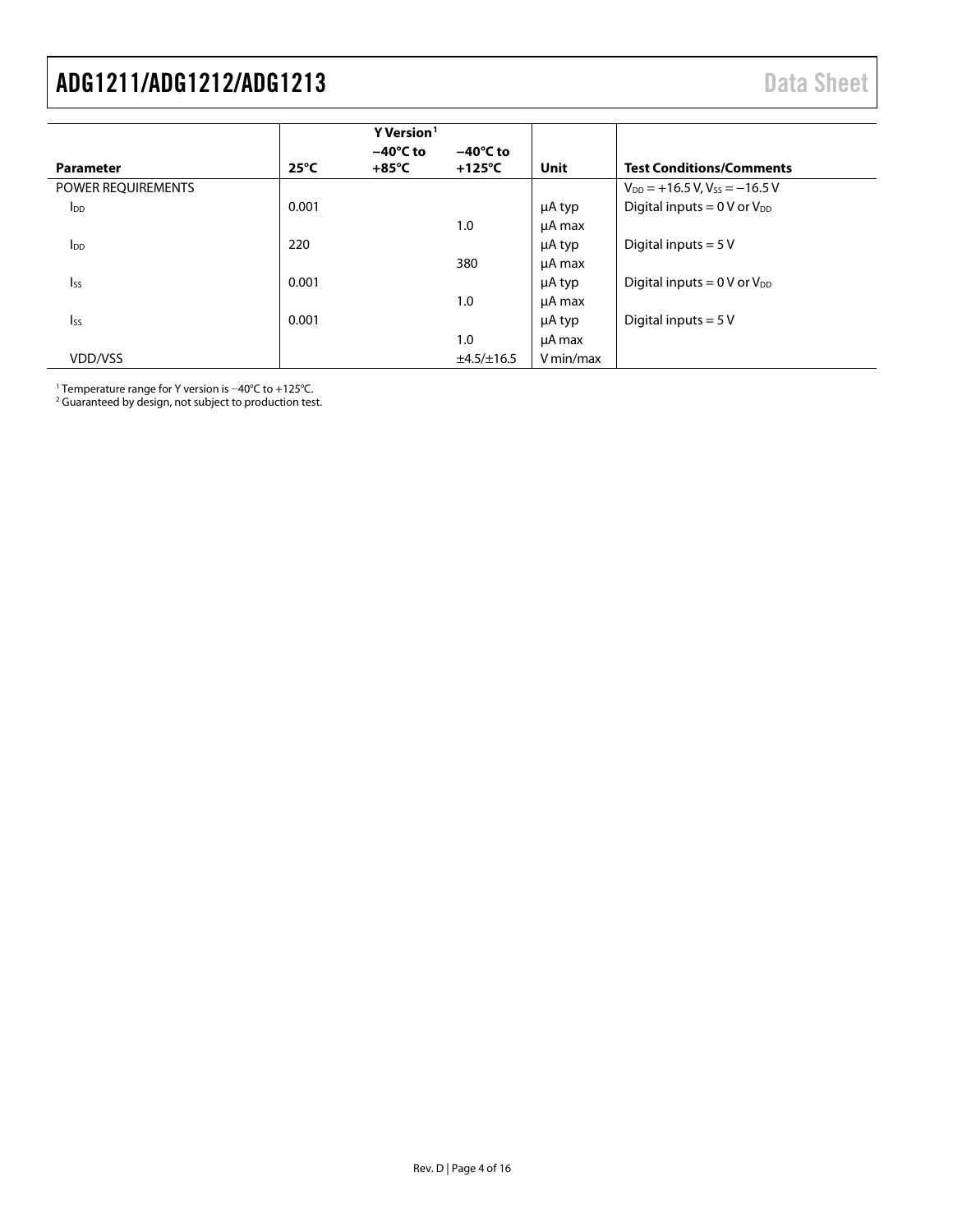### <span id="page-4-0"></span>**SINGLE SUPPLY**

 $V_{DD} = 12$  V  $\pm$  10%,  $V_{SS} = 0$  V, GND = 0 V, unless otherwise noted.

### **Table 2.**

| $-40^{\circ}$ C to<br>$-40^{\circ}$ C to<br>$25^{\circ}$ C<br>$+85^{\circ}$ C<br>$+125^{\circ}$ C<br><b>Test Conditions/Comments</b><br><b>Parameter</b><br>Unit<br><b>ANALOG SWITCH</b><br>$\vee$<br>Analog Signal Range<br>0 V to V <sub>DD</sub><br>$V_s = 0 V$ to 10 V, $I_s = -1$ mA; see Figure 20<br>On Resistance (R <sub>ON</sub> )<br>300<br>$\Omega$ typ<br>475<br>625<br>$V_{DD} = 10.8 V, V_{SS} = 0 V$<br>567<br>$\Omega$ max<br>$V_s = 0$ V to 10 V, $I_s = -1$ mA<br>On Resistance Match Between<br>4.5<br>$\Omega$ typ<br>Channels ( $\Delta$ R <sub>ON</sub> )<br>12<br>26<br>27<br>$\Omega$ max<br>On Resistance Flatness (RFLAT(ON))<br>60<br>$V_s = 3 V/6 V/9 V$ , $I_s = -1 mA$<br>$\Omega$ typ<br><b>LEAKAGE CURRENTS</b><br>$V_{DD} = 13.2 V, V_{SS} = 0 V$<br>Source Off Leakage, Is (Off)<br>$V_s = 1$ V/10 V, V <sub>D</sub> = 10 V/1 V; see Figure 21<br>±0.02<br>nA typ<br>±0.6<br>±1<br>nA max<br>±0.1<br>Drain Off Leakage, I <sub>D</sub> (Off)<br>$\pm 0.02$<br>$V_s = 1$ V/10 V, V <sub>D</sub> = 10 V/1 V; see Figure 21<br>nA typ<br>±0.1<br>±0.6<br>±1<br>nA max<br>Channel On Leakage, I <sub>D</sub> , I <sub>s</sub> (On)<br>±0.02<br>nA typ<br>$V_s = V_D = 1$ V or 10 V; see Figure 22<br>±0.1<br>±0.6<br>±1<br>nA max<br><b>DIGITAL INPUTS</b><br>Input High Voltage, VINH<br>2.0<br>V min<br>Input Low Voltage, VINL<br>0.8<br>V max<br>Input Current, I <sub>INL</sub> or I <sub>INH</sub><br>0.001<br>$V_{IN} = V_{INL}$ or $V_{INH}$<br>µA typ<br>µA max<br>±0.1<br>3<br>Digital Input Capacitance, CIN<br>pF typ<br>DYNAMIC CHARACTERISTICS <sup>2</sup><br>130<br>$R_L = 300 \Omega$ , $C_L = 35 pF$<br>ns typ<br>ton<br>170<br>210<br>240<br>$V_s = 8 V$ ; see Figure 23<br>ns max<br>95<br>$R_L = 300 \Omega$ , $C_L = 35 pF$<br>ns typ<br>toff<br>$V_s = 8 V$ ; see Figure 23<br>120<br>145<br>180<br>ns max<br>$R_L = 300 \Omega$ , $C_L = 35 pF$<br>50<br>Break-Before-Make Time Delay, t <sub>D</sub><br>ns typ<br>$V_{S1} = V_{S2} = 8 V$ ; see Figure 24<br>(ADG1213 Only)<br>10<br>ns min<br>$V_s = 6 V$ , R <sub>s</sub> = 0 $\Omega$ , C <sub>L</sub> = 1 nF; see Figure 25<br>Charge Injection<br>0<br>pC typ<br>Off Isolation<br>dB typ<br>$R_L$ = 50 $\Omega$ , C <sub>L</sub> = 5 pF, f = 1 MHz; see Figure 26<br>80<br>Channel-to-Channel Crosstalk<br>$R_{L} = 50 \Omega$ , C <sub>L</sub> = 5 pF, f = 1 MHz; see Figure 27<br>90<br>dB typ<br>-3 dB Bandwidth<br>900<br>MHz typ<br>$R_L = 50 \Omega$ , C <sub>L</sub> = 5 pF; see Figure 28<br>$V_5 = 6 V, f = 1 MHz$<br>$C_S$ (Off)<br>1.2<br>pF typ<br>1.4<br>pF max<br>$V_s = 6 V, f = 1 MHz$<br>$C_D$ (Off)<br>1.3<br>$V_s = 6 V, f = 1 MHz$<br>pF typ<br>$V_s = 6 V, f = 1 MHz$<br>1.5<br>pF max |  | Y Version <sup>1</sup> |  |  |
|--------------------------------------------------------------------------------------------------------------------------------------------------------------------------------------------------------------------------------------------------------------------------------------------------------------------------------------------------------------------------------------------------------------------------------------------------------------------------------------------------------------------------------------------------------------------------------------------------------------------------------------------------------------------------------------------------------------------------------------------------------------------------------------------------------------------------------------------------------------------------------------------------------------------------------------------------------------------------------------------------------------------------------------------------------------------------------------------------------------------------------------------------------------------------------------------------------------------------------------------------------------------------------------------------------------------------------------------------------------------------------------------------------------------------------------------------------------------------------------------------------------------------------------------------------------------------------------------------------------------------------------------------------------------------------------------------------------------------------------------------------------------------------------------------------------------------------------------------------------------------------------------------------------------------------------------------------------------------------------------------------------------------------------------------------------------------------------------------------------------------------------------------------------------------------------------------------------------------------------------------------------------------------------------------------------------------------------------------------------------------------------------------------------------------------------------------------------------------------------------------------------------------------------------------------------------------------------------------------------------------------------------------------------------------------------------------------------------------|--|------------------------|--|--|
|                                                                                                                                                                                                                                                                                                                                                                                                                                                                                                                                                                                                                                                                                                                                                                                                                                                                                                                                                                                                                                                                                                                                                                                                                                                                                                                                                                                                                                                                                                                                                                                                                                                                                                                                                                                                                                                                                                                                                                                                                                                                                                                                                                                                                                                                                                                                                                                                                                                                                                                                                                                                                                                                                                                          |  |                        |  |  |
|                                                                                                                                                                                                                                                                                                                                                                                                                                                                                                                                                                                                                                                                                                                                                                                                                                                                                                                                                                                                                                                                                                                                                                                                                                                                                                                                                                                                                                                                                                                                                                                                                                                                                                                                                                                                                                                                                                                                                                                                                                                                                                                                                                                                                                                                                                                                                                                                                                                                                                                                                                                                                                                                                                                          |  |                        |  |  |
|                                                                                                                                                                                                                                                                                                                                                                                                                                                                                                                                                                                                                                                                                                                                                                                                                                                                                                                                                                                                                                                                                                                                                                                                                                                                                                                                                                                                                                                                                                                                                                                                                                                                                                                                                                                                                                                                                                                                                                                                                                                                                                                                                                                                                                                                                                                                                                                                                                                                                                                                                                                                                                                                                                                          |  |                        |  |  |
|                                                                                                                                                                                                                                                                                                                                                                                                                                                                                                                                                                                                                                                                                                                                                                                                                                                                                                                                                                                                                                                                                                                                                                                                                                                                                                                                                                                                                                                                                                                                                                                                                                                                                                                                                                                                                                                                                                                                                                                                                                                                                                                                                                                                                                                                                                                                                                                                                                                                                                                                                                                                                                                                                                                          |  |                        |  |  |
|                                                                                                                                                                                                                                                                                                                                                                                                                                                                                                                                                                                                                                                                                                                                                                                                                                                                                                                                                                                                                                                                                                                                                                                                                                                                                                                                                                                                                                                                                                                                                                                                                                                                                                                                                                                                                                                                                                                                                                                                                                                                                                                                                                                                                                                                                                                                                                                                                                                                                                                                                                                                                                                                                                                          |  |                        |  |  |
|                                                                                                                                                                                                                                                                                                                                                                                                                                                                                                                                                                                                                                                                                                                                                                                                                                                                                                                                                                                                                                                                                                                                                                                                                                                                                                                                                                                                                                                                                                                                                                                                                                                                                                                                                                                                                                                                                                                                                                                                                                                                                                                                                                                                                                                                                                                                                                                                                                                                                                                                                                                                                                                                                                                          |  |                        |  |  |
|                                                                                                                                                                                                                                                                                                                                                                                                                                                                                                                                                                                                                                                                                                                                                                                                                                                                                                                                                                                                                                                                                                                                                                                                                                                                                                                                                                                                                                                                                                                                                                                                                                                                                                                                                                                                                                                                                                                                                                                                                                                                                                                                                                                                                                                                                                                                                                                                                                                                                                                                                                                                                                                                                                                          |  |                        |  |  |
|                                                                                                                                                                                                                                                                                                                                                                                                                                                                                                                                                                                                                                                                                                                                                                                                                                                                                                                                                                                                                                                                                                                                                                                                                                                                                                                                                                                                                                                                                                                                                                                                                                                                                                                                                                                                                                                                                                                                                                                                                                                                                                                                                                                                                                                                                                                                                                                                                                                                                                                                                                                                                                                                                                                          |  |                        |  |  |
|                                                                                                                                                                                                                                                                                                                                                                                                                                                                                                                                                                                                                                                                                                                                                                                                                                                                                                                                                                                                                                                                                                                                                                                                                                                                                                                                                                                                                                                                                                                                                                                                                                                                                                                                                                                                                                                                                                                                                                                                                                                                                                                                                                                                                                                                                                                                                                                                                                                                                                                                                                                                                                                                                                                          |  |                        |  |  |
|                                                                                                                                                                                                                                                                                                                                                                                                                                                                                                                                                                                                                                                                                                                                                                                                                                                                                                                                                                                                                                                                                                                                                                                                                                                                                                                                                                                                                                                                                                                                                                                                                                                                                                                                                                                                                                                                                                                                                                                                                                                                                                                                                                                                                                                                                                                                                                                                                                                                                                                                                                                                                                                                                                                          |  |                        |  |  |
|                                                                                                                                                                                                                                                                                                                                                                                                                                                                                                                                                                                                                                                                                                                                                                                                                                                                                                                                                                                                                                                                                                                                                                                                                                                                                                                                                                                                                                                                                                                                                                                                                                                                                                                                                                                                                                                                                                                                                                                                                                                                                                                                                                                                                                                                                                                                                                                                                                                                                                                                                                                                                                                                                                                          |  |                        |  |  |
|                                                                                                                                                                                                                                                                                                                                                                                                                                                                                                                                                                                                                                                                                                                                                                                                                                                                                                                                                                                                                                                                                                                                                                                                                                                                                                                                                                                                                                                                                                                                                                                                                                                                                                                                                                                                                                                                                                                                                                                                                                                                                                                                                                                                                                                                                                                                                                                                                                                                                                                                                                                                                                                                                                                          |  |                        |  |  |
|                                                                                                                                                                                                                                                                                                                                                                                                                                                                                                                                                                                                                                                                                                                                                                                                                                                                                                                                                                                                                                                                                                                                                                                                                                                                                                                                                                                                                                                                                                                                                                                                                                                                                                                                                                                                                                                                                                                                                                                                                                                                                                                                                                                                                                                                                                                                                                                                                                                                                                                                                                                                                                                                                                                          |  |                        |  |  |
|                                                                                                                                                                                                                                                                                                                                                                                                                                                                                                                                                                                                                                                                                                                                                                                                                                                                                                                                                                                                                                                                                                                                                                                                                                                                                                                                                                                                                                                                                                                                                                                                                                                                                                                                                                                                                                                                                                                                                                                                                                                                                                                                                                                                                                                                                                                                                                                                                                                                                                                                                                                                                                                                                                                          |  |                        |  |  |
|                                                                                                                                                                                                                                                                                                                                                                                                                                                                                                                                                                                                                                                                                                                                                                                                                                                                                                                                                                                                                                                                                                                                                                                                                                                                                                                                                                                                                                                                                                                                                                                                                                                                                                                                                                                                                                                                                                                                                                                                                                                                                                                                                                                                                                                                                                                                                                                                                                                                                                                                                                                                                                                                                                                          |  |                        |  |  |
|                                                                                                                                                                                                                                                                                                                                                                                                                                                                                                                                                                                                                                                                                                                                                                                                                                                                                                                                                                                                                                                                                                                                                                                                                                                                                                                                                                                                                                                                                                                                                                                                                                                                                                                                                                                                                                                                                                                                                                                                                                                                                                                                                                                                                                                                                                                                                                                                                                                                                                                                                                                                                                                                                                                          |  |                        |  |  |
|                                                                                                                                                                                                                                                                                                                                                                                                                                                                                                                                                                                                                                                                                                                                                                                                                                                                                                                                                                                                                                                                                                                                                                                                                                                                                                                                                                                                                                                                                                                                                                                                                                                                                                                                                                                                                                                                                                                                                                                                                                                                                                                                                                                                                                                                                                                                                                                                                                                                                                                                                                                                                                                                                                                          |  |                        |  |  |
|                                                                                                                                                                                                                                                                                                                                                                                                                                                                                                                                                                                                                                                                                                                                                                                                                                                                                                                                                                                                                                                                                                                                                                                                                                                                                                                                                                                                                                                                                                                                                                                                                                                                                                                                                                                                                                                                                                                                                                                                                                                                                                                                                                                                                                                                                                                                                                                                                                                                                                                                                                                                                                                                                                                          |  |                        |  |  |
|                                                                                                                                                                                                                                                                                                                                                                                                                                                                                                                                                                                                                                                                                                                                                                                                                                                                                                                                                                                                                                                                                                                                                                                                                                                                                                                                                                                                                                                                                                                                                                                                                                                                                                                                                                                                                                                                                                                                                                                                                                                                                                                                                                                                                                                                                                                                                                                                                                                                                                                                                                                                                                                                                                                          |  |                        |  |  |
|                                                                                                                                                                                                                                                                                                                                                                                                                                                                                                                                                                                                                                                                                                                                                                                                                                                                                                                                                                                                                                                                                                                                                                                                                                                                                                                                                                                                                                                                                                                                                                                                                                                                                                                                                                                                                                                                                                                                                                                                                                                                                                                                                                                                                                                                                                                                                                                                                                                                                                                                                                                                                                                                                                                          |  |                        |  |  |
|                                                                                                                                                                                                                                                                                                                                                                                                                                                                                                                                                                                                                                                                                                                                                                                                                                                                                                                                                                                                                                                                                                                                                                                                                                                                                                                                                                                                                                                                                                                                                                                                                                                                                                                                                                                                                                                                                                                                                                                                                                                                                                                                                                                                                                                                                                                                                                                                                                                                                                                                                                                                                                                                                                                          |  |                        |  |  |
|                                                                                                                                                                                                                                                                                                                                                                                                                                                                                                                                                                                                                                                                                                                                                                                                                                                                                                                                                                                                                                                                                                                                                                                                                                                                                                                                                                                                                                                                                                                                                                                                                                                                                                                                                                                                                                                                                                                                                                                                                                                                                                                                                                                                                                                                                                                                                                                                                                                                                                                                                                                                                                                                                                                          |  |                        |  |  |
|                                                                                                                                                                                                                                                                                                                                                                                                                                                                                                                                                                                                                                                                                                                                                                                                                                                                                                                                                                                                                                                                                                                                                                                                                                                                                                                                                                                                                                                                                                                                                                                                                                                                                                                                                                                                                                                                                                                                                                                                                                                                                                                                                                                                                                                                                                                                                                                                                                                                                                                                                                                                                                                                                                                          |  |                        |  |  |
|                                                                                                                                                                                                                                                                                                                                                                                                                                                                                                                                                                                                                                                                                                                                                                                                                                                                                                                                                                                                                                                                                                                                                                                                                                                                                                                                                                                                                                                                                                                                                                                                                                                                                                                                                                                                                                                                                                                                                                                                                                                                                                                                                                                                                                                                                                                                                                                                                                                                                                                                                                                                                                                                                                                          |  |                        |  |  |
|                                                                                                                                                                                                                                                                                                                                                                                                                                                                                                                                                                                                                                                                                                                                                                                                                                                                                                                                                                                                                                                                                                                                                                                                                                                                                                                                                                                                                                                                                                                                                                                                                                                                                                                                                                                                                                                                                                                                                                                                                                                                                                                                                                                                                                                                                                                                                                                                                                                                                                                                                                                                                                                                                                                          |  |                        |  |  |
|                                                                                                                                                                                                                                                                                                                                                                                                                                                                                                                                                                                                                                                                                                                                                                                                                                                                                                                                                                                                                                                                                                                                                                                                                                                                                                                                                                                                                                                                                                                                                                                                                                                                                                                                                                                                                                                                                                                                                                                                                                                                                                                                                                                                                                                                                                                                                                                                                                                                                                                                                                                                                                                                                                                          |  |                        |  |  |
|                                                                                                                                                                                                                                                                                                                                                                                                                                                                                                                                                                                                                                                                                                                                                                                                                                                                                                                                                                                                                                                                                                                                                                                                                                                                                                                                                                                                                                                                                                                                                                                                                                                                                                                                                                                                                                                                                                                                                                                                                                                                                                                                                                                                                                                                                                                                                                                                                                                                                                                                                                                                                                                                                                                          |  |                        |  |  |
|                                                                                                                                                                                                                                                                                                                                                                                                                                                                                                                                                                                                                                                                                                                                                                                                                                                                                                                                                                                                                                                                                                                                                                                                                                                                                                                                                                                                                                                                                                                                                                                                                                                                                                                                                                                                                                                                                                                                                                                                                                                                                                                                                                                                                                                                                                                                                                                                                                                                                                                                                                                                                                                                                                                          |  |                        |  |  |
|                                                                                                                                                                                                                                                                                                                                                                                                                                                                                                                                                                                                                                                                                                                                                                                                                                                                                                                                                                                                                                                                                                                                                                                                                                                                                                                                                                                                                                                                                                                                                                                                                                                                                                                                                                                                                                                                                                                                                                                                                                                                                                                                                                                                                                                                                                                                                                                                                                                                                                                                                                                                                                                                                                                          |  |                        |  |  |
|                                                                                                                                                                                                                                                                                                                                                                                                                                                                                                                                                                                                                                                                                                                                                                                                                                                                                                                                                                                                                                                                                                                                                                                                                                                                                                                                                                                                                                                                                                                                                                                                                                                                                                                                                                                                                                                                                                                                                                                                                                                                                                                                                                                                                                                                                                                                                                                                                                                                                                                                                                                                                                                                                                                          |  |                        |  |  |
|                                                                                                                                                                                                                                                                                                                                                                                                                                                                                                                                                                                                                                                                                                                                                                                                                                                                                                                                                                                                                                                                                                                                                                                                                                                                                                                                                                                                                                                                                                                                                                                                                                                                                                                                                                                                                                                                                                                                                                                                                                                                                                                                                                                                                                                                                                                                                                                                                                                                                                                                                                                                                                                                                                                          |  |                        |  |  |
|                                                                                                                                                                                                                                                                                                                                                                                                                                                                                                                                                                                                                                                                                                                                                                                                                                                                                                                                                                                                                                                                                                                                                                                                                                                                                                                                                                                                                                                                                                                                                                                                                                                                                                                                                                                                                                                                                                                                                                                                                                                                                                                                                                                                                                                                                                                                                                                                                                                                                                                                                                                                                                                                                                                          |  |                        |  |  |
|                                                                                                                                                                                                                                                                                                                                                                                                                                                                                                                                                                                                                                                                                                                                                                                                                                                                                                                                                                                                                                                                                                                                                                                                                                                                                                                                                                                                                                                                                                                                                                                                                                                                                                                                                                                                                                                                                                                                                                                                                                                                                                                                                                                                                                                                                                                                                                                                                                                                                                                                                                                                                                                                                                                          |  |                        |  |  |
|                                                                                                                                                                                                                                                                                                                                                                                                                                                                                                                                                                                                                                                                                                                                                                                                                                                                                                                                                                                                                                                                                                                                                                                                                                                                                                                                                                                                                                                                                                                                                                                                                                                                                                                                                                                                                                                                                                                                                                                                                                                                                                                                                                                                                                                                                                                                                                                                                                                                                                                                                                                                                                                                                                                          |  |                        |  |  |
|                                                                                                                                                                                                                                                                                                                                                                                                                                                                                                                                                                                                                                                                                                                                                                                                                                                                                                                                                                                                                                                                                                                                                                                                                                                                                                                                                                                                                                                                                                                                                                                                                                                                                                                                                                                                                                                                                                                                                                                                                                                                                                                                                                                                                                                                                                                                                                                                                                                                                                                                                                                                                                                                                                                          |  |                        |  |  |
|                                                                                                                                                                                                                                                                                                                                                                                                                                                                                                                                                                                                                                                                                                                                                                                                                                                                                                                                                                                                                                                                                                                                                                                                                                                                                                                                                                                                                                                                                                                                                                                                                                                                                                                                                                                                                                                                                                                                                                                                                                                                                                                                                                                                                                                                                                                                                                                                                                                                                                                                                                                                                                                                                                                          |  |                        |  |  |
|                                                                                                                                                                                                                                                                                                                                                                                                                                                                                                                                                                                                                                                                                                                                                                                                                                                                                                                                                                                                                                                                                                                                                                                                                                                                                                                                                                                                                                                                                                                                                                                                                                                                                                                                                                                                                                                                                                                                                                                                                                                                                                                                                                                                                                                                                                                                                                                                                                                                                                                                                                                                                                                                                                                          |  |                        |  |  |
|                                                                                                                                                                                                                                                                                                                                                                                                                                                                                                                                                                                                                                                                                                                                                                                                                                                                                                                                                                                                                                                                                                                                                                                                                                                                                                                                                                                                                                                                                                                                                                                                                                                                                                                                                                                                                                                                                                                                                                                                                                                                                                                                                                                                                                                                                                                                                                                                                                                                                                                                                                                                                                                                                                                          |  |                        |  |  |
| $C_D$ , $C_S$ (On)<br>3.2<br>$V_s = 6 V, f = 1 MHz$<br>pF typ                                                                                                                                                                                                                                                                                                                                                                                                                                                                                                                                                                                                                                                                                                                                                                                                                                                                                                                                                                                                                                                                                                                                                                                                                                                                                                                                                                                                                                                                                                                                                                                                                                                                                                                                                                                                                                                                                                                                                                                                                                                                                                                                                                                                                                                                                                                                                                                                                                                                                                                                                                                                                                                            |  |                        |  |  |
| 3.9<br>$V_s = 6 V, f = 1 MHz$<br>pF max                                                                                                                                                                                                                                                                                                                                                                                                                                                                                                                                                                                                                                                                                                                                                                                                                                                                                                                                                                                                                                                                                                                                                                                                                                                                                                                                                                                                                                                                                                                                                                                                                                                                                                                                                                                                                                                                                                                                                                                                                                                                                                                                                                                                                                                                                                                                                                                                                                                                                                                                                                                                                                                                                  |  |                        |  |  |
| $V_{DD} = 13.2 V$<br>POWER REQUIREMENTS                                                                                                                                                                                                                                                                                                                                                                                                                                                                                                                                                                                                                                                                                                                                                                                                                                                                                                                                                                                                                                                                                                                                                                                                                                                                                                                                                                                                                                                                                                                                                                                                                                                                                                                                                                                                                                                                                                                                                                                                                                                                                                                                                                                                                                                                                                                                                                                                                                                                                                                                                                                                                                                                                  |  |                        |  |  |
| Digital inputs = $0V$ or $V_{DD}$<br>0.001<br>µA typ<br>$I_{DD}$                                                                                                                                                                                                                                                                                                                                                                                                                                                                                                                                                                                                                                                                                                                                                                                                                                                                                                                                                                                                                                                                                                                                                                                                                                                                                                                                                                                                                                                                                                                                                                                                                                                                                                                                                                                                                                                                                                                                                                                                                                                                                                                                                                                                                                                                                                                                                                                                                                                                                                                                                                                                                                                         |  |                        |  |  |
| 1.0<br>µA max                                                                                                                                                                                                                                                                                                                                                                                                                                                                                                                                                                                                                                                                                                                                                                                                                                                                                                                                                                                                                                                                                                                                                                                                                                                                                                                                                                                                                                                                                                                                                                                                                                                                                                                                                                                                                                                                                                                                                                                                                                                                                                                                                                                                                                                                                                                                                                                                                                                                                                                                                                                                                                                                                                            |  |                        |  |  |
| Digital inputs = $5V$<br>220<br>l <sub>DD</sub><br>µA typ                                                                                                                                                                                                                                                                                                                                                                                                                                                                                                                                                                                                                                                                                                                                                                                                                                                                                                                                                                                                                                                                                                                                                                                                                                                                                                                                                                                                                                                                                                                                                                                                                                                                                                                                                                                                                                                                                                                                                                                                                                                                                                                                                                                                                                                                                                                                                                                                                                                                                                                                                                                                                                                                |  |                        |  |  |
| 1.0<br>µA max                                                                                                                                                                                                                                                                                                                                                                                                                                                                                                                                                                                                                                                                                                                                                                                                                                                                                                                                                                                                                                                                                                                                                                                                                                                                                                                                                                                                                                                                                                                                                                                                                                                                                                                                                                                                                                                                                                                                                                                                                                                                                                                                                                                                                                                                                                                                                                                                                                                                                                                                                                                                                                                                                                            |  |                        |  |  |
| <b>VDD</b><br>5/16.5<br>$V_{SS} = 0 V$ , GND = 0 V<br>V min/max                                                                                                                                                                                                                                                                                                                                                                                                                                                                                                                                                                                                                                                                                                                                                                                                                                                                                                                                                                                                                                                                                                                                                                                                                                                                                                                                                                                                                                                                                                                                                                                                                                                                                                                                                                                                                                                                                                                                                                                                                                                                                                                                                                                                                                                                                                                                                                                                                                                                                                                                                                                                                                                          |  |                        |  |  |

<sup>1</sup> Temperature range for Y version is −40°C to +125°C.

<sup>2</sup> Guaranteed by design, not subject to production test.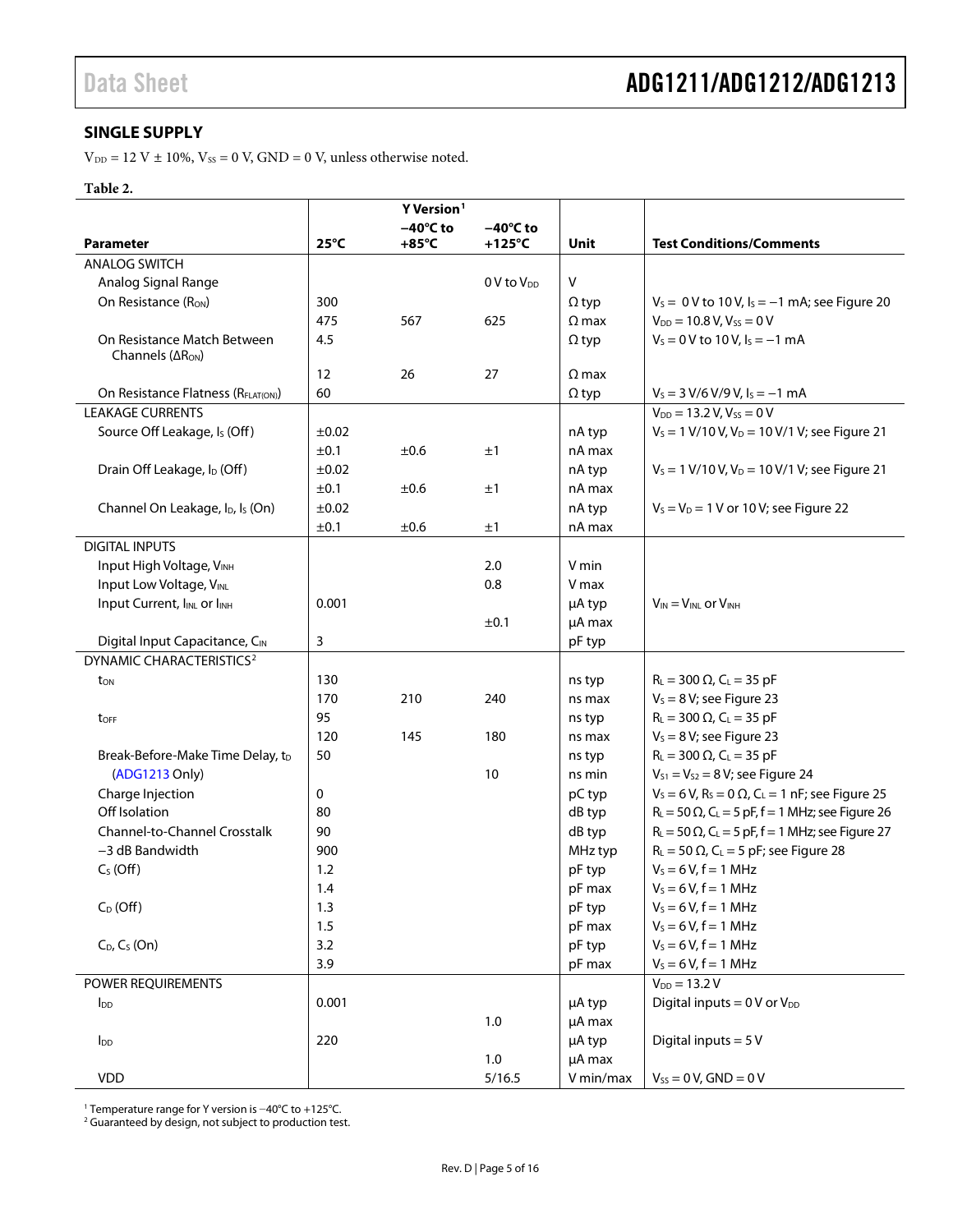### <span id="page-5-0"></span>ABSOLUTE MAXIMUM RATINGS

 $T_A = 25$ °C, unless otherwise noted.

#### **Table 3.**

| <b>Parameter</b>                                                  | Rating                                                                   |
|-------------------------------------------------------------------|--------------------------------------------------------------------------|
| V <sub>DD</sub> to Vss                                            | 35 V                                                                     |
| V <sub>DD</sub> to GND                                            | $-0.3 V$ to $+25 V$                                                      |
| Vss to GND                                                        | $+0.3$ V to $-25$ V                                                      |
| Analog Inputs <sup>1</sup>                                        | $V_{SS}$ – 0.3 V to $V_{DD}$ + 0.3 V or<br>30 mA, whichever occurs first |
| Digital Inputs <sup>1</sup>                                       | $GND - 0.3 V$ to $V_{DD} + 0.3 V$ or 30<br>mA, whichever occurs first    |
| Peak Current, S or D                                              | 100 mA (pulsed at 1 ms,<br>10% duty cycle max)                           |
| Continuous Current per<br>Channel, S or D                         | 25 mA                                                                    |
| Operating Temperature Range                                       |                                                                          |
| Automotive (Y Version)                                            | $-40^{\circ}$ C to $+125^{\circ}$ C                                      |
| Storage Temperature Range                                         | $-65^{\circ}$ C to $+150^{\circ}$ C                                      |
| Junction Temperature                                              | $150^{\circ}$ C                                                          |
| 16-Lead TSSOP, $\theta_{JA}$ Thermal<br>Impedance (4-Layer Board) | $112^{\circ}$ C/W                                                        |
| 16-Lead LFCSP, θ』A Thermal<br>Impedance                           | 72.7°C/W                                                                 |
| Reflow Soldering Peak<br>Temperature, Pb free                     | 260°C                                                                    |

<sup>1</sup> Overvoltages at IN, S, or D are clamped by internal diodes. Current must be limited to the maximum ratings given.

Stresses at or above those listed under Absolute Maximum Ratings may cause permanent damage to the product. This is a stress rating only; functional operation of the product at these or any other conditions above those indicated in the operational section of this specification is not implied. Operation beyond the maximum operating conditions for extended periods may affect product reliability.

Only one absolute maximum rating can be applied at any one time.

#### **Table 4[. ADG1211/](http://www.analog.com/ADG1211?doc=ADG1211_1212_1213.pdf)[ADG1212](http://www.analog.com/ADG1212?doc=ADG1211_1212_1213.pdf) Truth Table**

| <b>ADG1211 INx</b> | <b>ADG1212 INx</b> | <b>Switch Condition</b> |
|--------------------|--------------------|-------------------------|
| 0                  |                    |                         |
|                    |                    | Off                     |

#### **Table 5[. ADG1213](http://www.analog.com/ADG1213?doc=ADG1211_1212_1213.pdf) Truth Table**

| <b>ADG1213 INX</b> | Switch 1, 4 | Switch 2, 3 |
|--------------------|-------------|-------------|
|                    | Off         | On          |
|                    | On          | Off         |

#### <span id="page-5-1"></span>**ESD CAUTION**



ESD (electrostatic discharge) sensitive device. Charged devices and circuit boards can discharge without detection. Although this product features patented or proprietary protection circuitry, damage may occur on devices subjected to high energy ESD. Therefore, proper ESD precautions should be taken to avoid performance degradation or loss of functionality.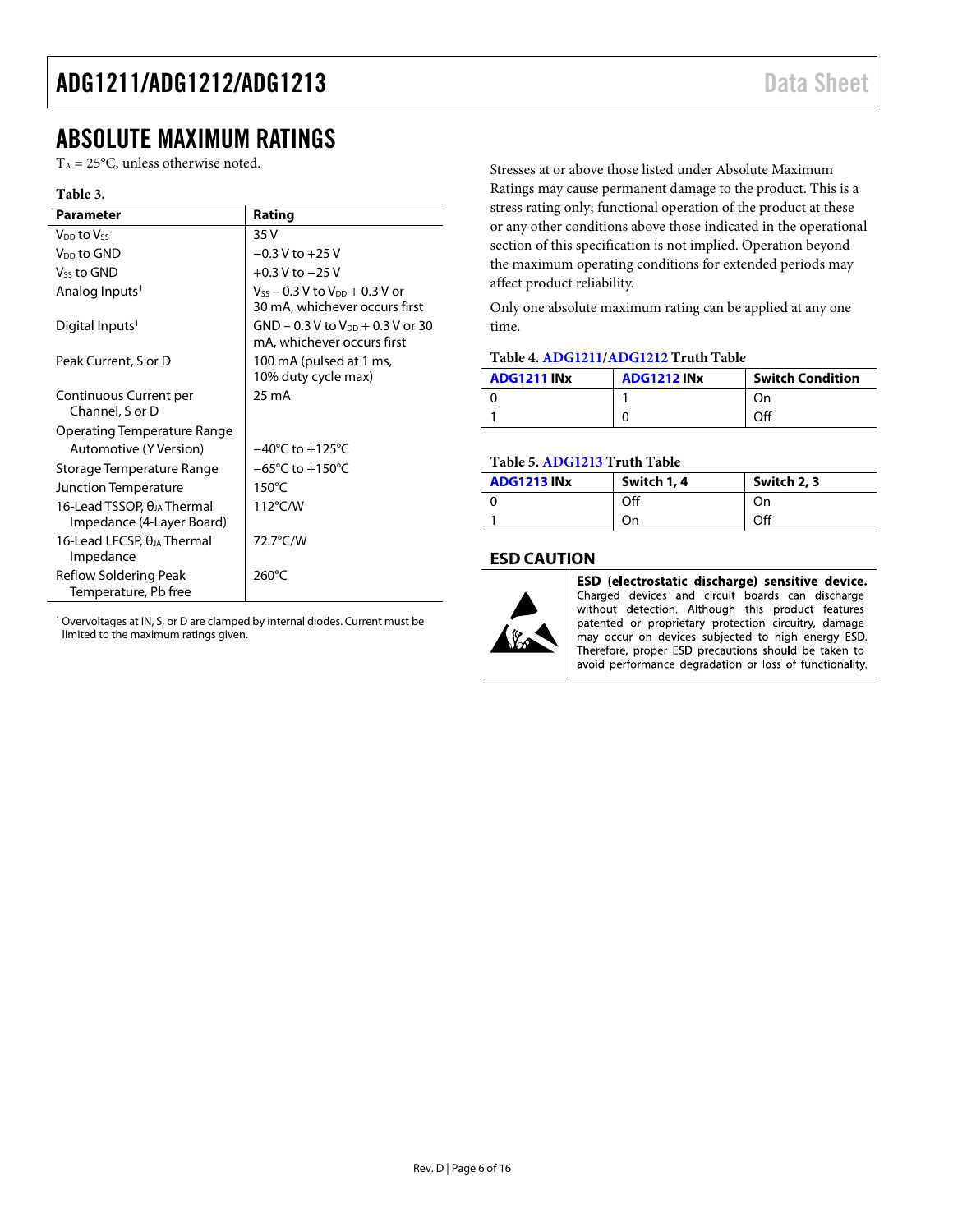### <span id="page-6-0"></span>PIN CONFIGURATIONS AND FUNCTION DESCRIPTIONS



*Figure 2. TSSOP Pin Configuration*

#### **Table 6. Pin Function Descriptions**



|       | Pin No.      |                 |                                             |
|-------|--------------|-----------------|---------------------------------------------|
| TSSOP | <b>LFCSP</b> | <b>Mnemonic</b> | <b>Description</b>                          |
|       | 15           | IN <sub>1</sub> | Logic Control Input.                        |
|       | 16           | D <sub>1</sub>  | Drain Terminal. Can be an input or output.  |
|       |              | S <sub>1</sub>  | Source Terminal. Can be an input or output. |
|       |              | <b>V</b> ss     | Most Negative Power Supply Potential.       |
|       | 3            | <b>GND</b>      | Ground (0 V) Reference.                     |
| 6     | 4            | S4              | Source Terminal. Can be an input or output. |
|       | 5            | D <sub>4</sub>  | Drain Terminal. Can be an input or output.  |
| 8     | 6            | IN <sub>4</sub> | Logic Control Input.                        |
| 9     |              | IN <sub>3</sub> | Logic Control Input.                        |
| 10    | 8            | D <sub>3</sub>  | Drain Terminal. Can be an input or output.  |
| 11    | 9            | S <sub>3</sub>  | Source Terminal. Can be an input or output. |
| 12    | 10           | <b>NC</b>       | No Internal Connection.                     |
| 13    | 11           | $V_{DD}$        | Most Positive Power Supply Potential.       |
| 14    | 12           | S <sub>2</sub>  | Source Terminal. Can be an input or output. |
| 15    | 13           | D <sub>2</sub>  | Drain Terminal. Can be an input or output.  |
| 16    | 14           | IN <sub>2</sub> | Logic Control Input.                        |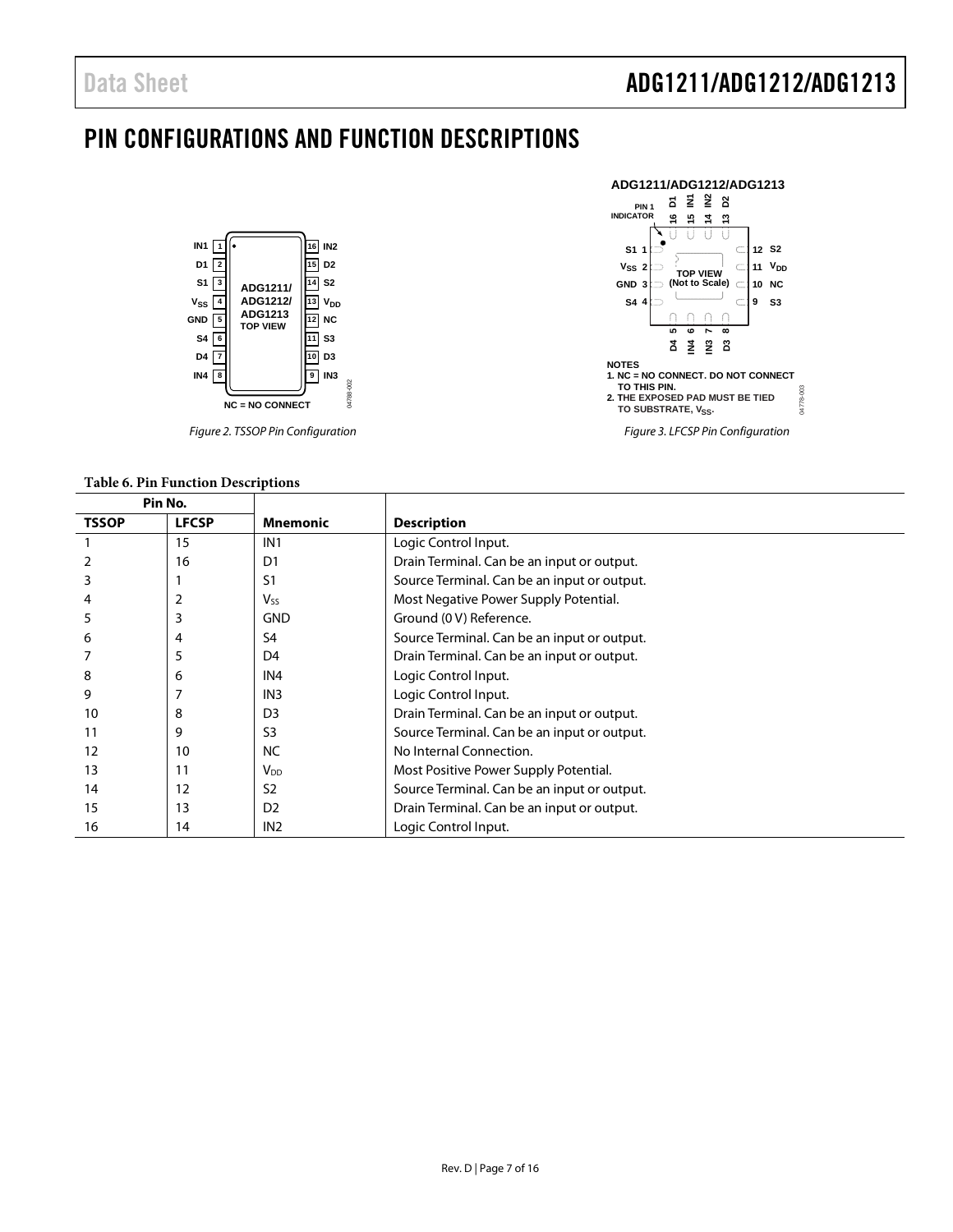### <span id="page-7-0"></span>**TERMINOLOGY**

I<sub>DD</sub>

The positive supply current.

**ISS**

The negative supply current.

 $V_D$   $(V_S)$ The analog voltage on Terminals D and S.

**RON** The ohmic resistance between D and S.

**RFLAT(ON)**

Flatness is defined as the difference between the maximum and minimum value of on resistance, as measured over the specified analog signal range.

#### **IS (Off)**

The source leakage current with the switch off.

 $I_D$  (Off) The drain leakage current with the switch off.

**ID, IS (On)** The channel leakage current with the switch on.

 $V_{\text{INI}}$ The maximum input voltage for Logic 0.

 $V<sub>INH</sub>$ The minimum input voltage for Logic 1.

 $I_{INL}$   $(I_{INH})$ The input current of the digital input.

**CS (Off)**  The off switch source capacitance, measured with reference to ground.

#### **CD (Off)**

The off switch drain capacitance, measured with reference

to ground.

### **CD, CS (On)**

The on switch capacitance, measured with reference to ground. **CIN**

The digital input capacitance.

**tON**

The delay between applying the digital control input and the output switching on. See [Figure 23.](#page-11-4) 

**tOFF**

The delay between applying the digital control input and the output switching off. Se[e Figure 23.](#page-11-4)

**Charge Injection**  A measure of the glitch impulse transferred from the digital input to the analog output during switching.

**Off Isolation**  A measure of unwanted signal coupling through an off switch. **Crosstalk** 

A measure of unwanted signal that is coupled through from one channel to another as a result of parasitic capacitance.

**Bandwidth**  The frequency at which the output is attenuated by 3 dB.

**On Response**  The frequency response of the on switch.

**Insertion Loss** The loss due to the on resistance of the switch.

 $THD + N$ The ratio of the harmonic amplitude plus noise of the signal to the fundamental.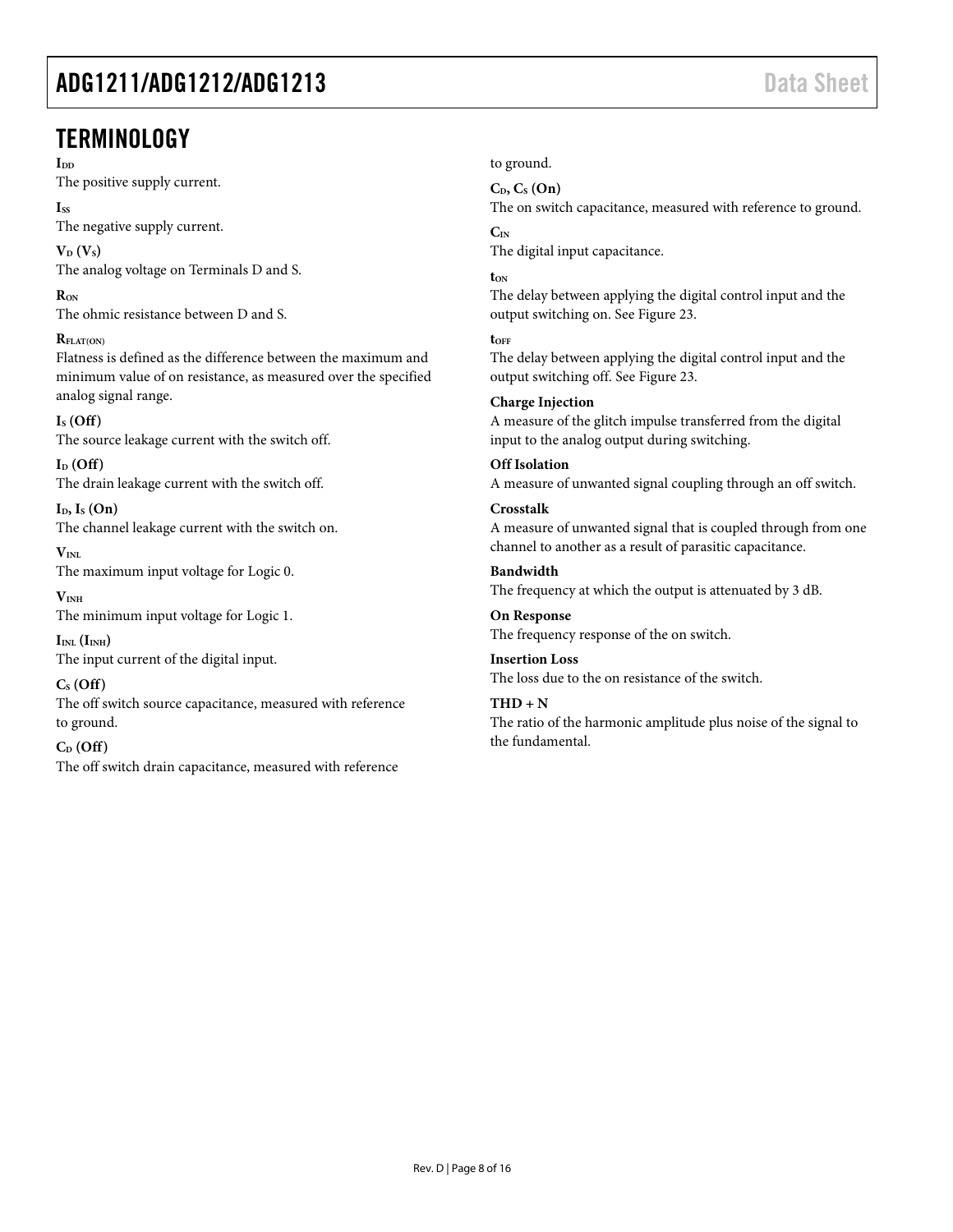### Data Sheet **ADG1211/ADG1212/ADG1213**

### <span id="page-8-0"></span>TYPICAL PERFORMANCE CHARACTERISTICS



*Figure 4. On Resistance as a Function of V<sub>D</sub> (V<sub>s</sub>) for Dual Supply* 



*Figure 5. On Resistance as a Function of V<sub>D</sub> (V<sub>s</sub>) for Dual Supply* 



*Figure 6. On Resistance as a Function of V<sub>D</sub> (V<sub>S</sub>) for Single Supply* 



*Figure 7. On Resistance as a Function of V<sub>D</sub> (V<sub>s</sub>) for Different Temperatures, Dual Supply*



*Figure 8. On Resistance as a Function of V<sub>D</sub> (V<sub>S</sub>) for Different Temperatures, Single Supply*



*Figure 9. Leakage Currents as a Function of Temperature, Dual Supply*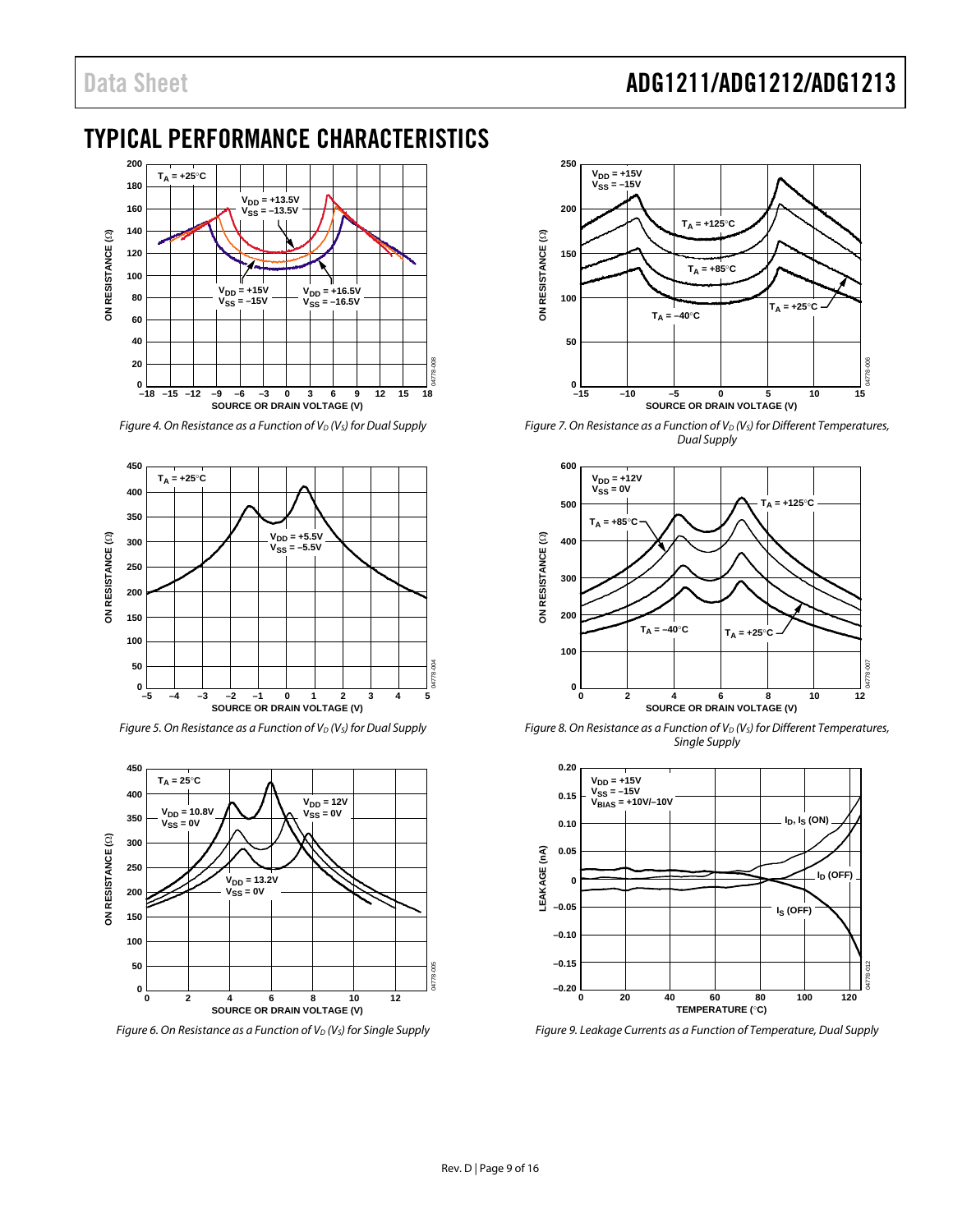

*Figure 10. Leakage Currents as a Function of Temperature, Single Supply*







*Figure 12. Charge Injection vs. Source Voltage*



*Figure 13. TON/TOFF Times vs. Temperature*







*Figure 15. Crosstalk vs. Frequency*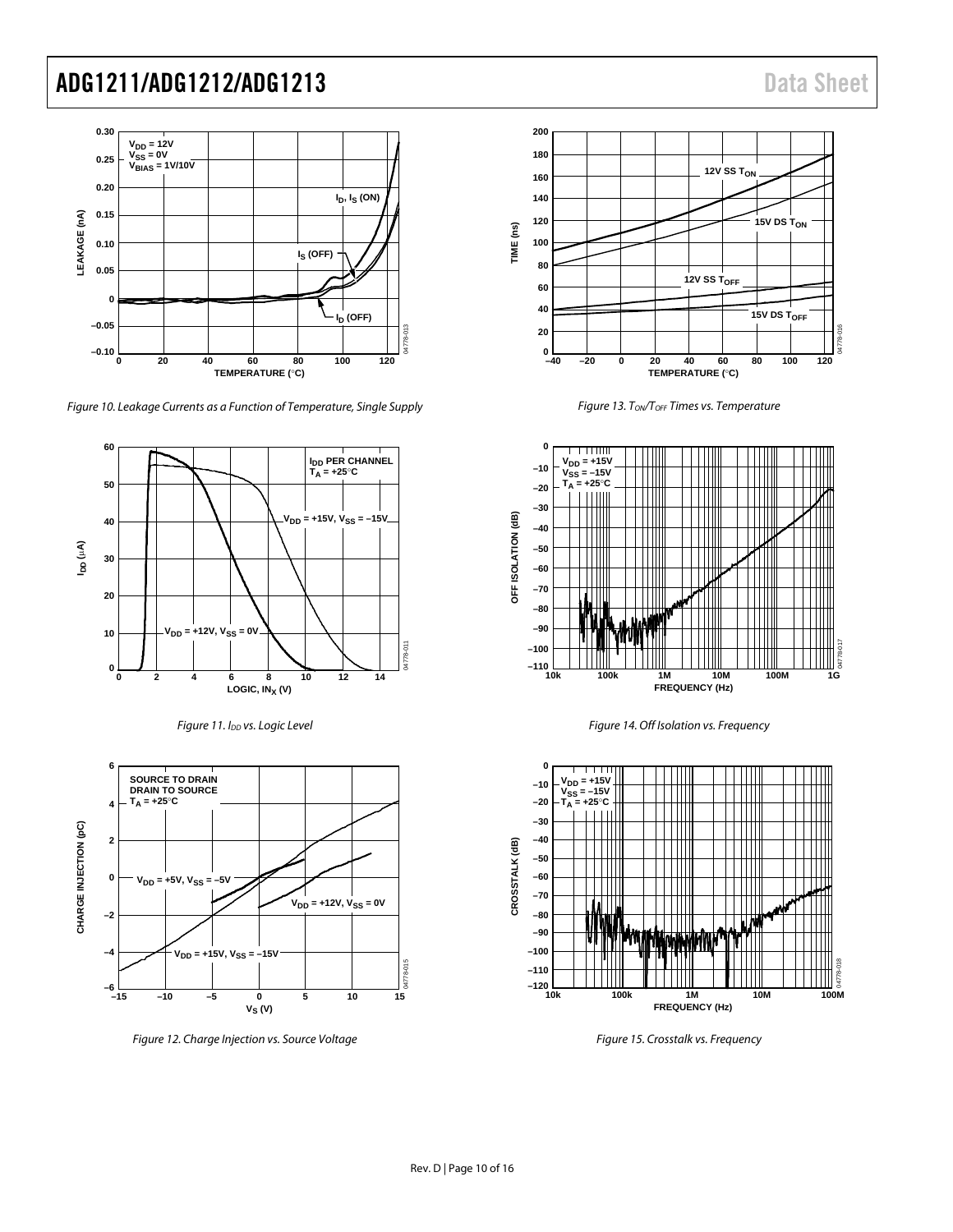







# Data Sheet **ADG1211/ADG1212/ADG1213**



*Figure 18. Capacitance vs. Source Voltage, Dual Supply*



*Figure 19. Capacitance vs. Source Voltage, Single Supply*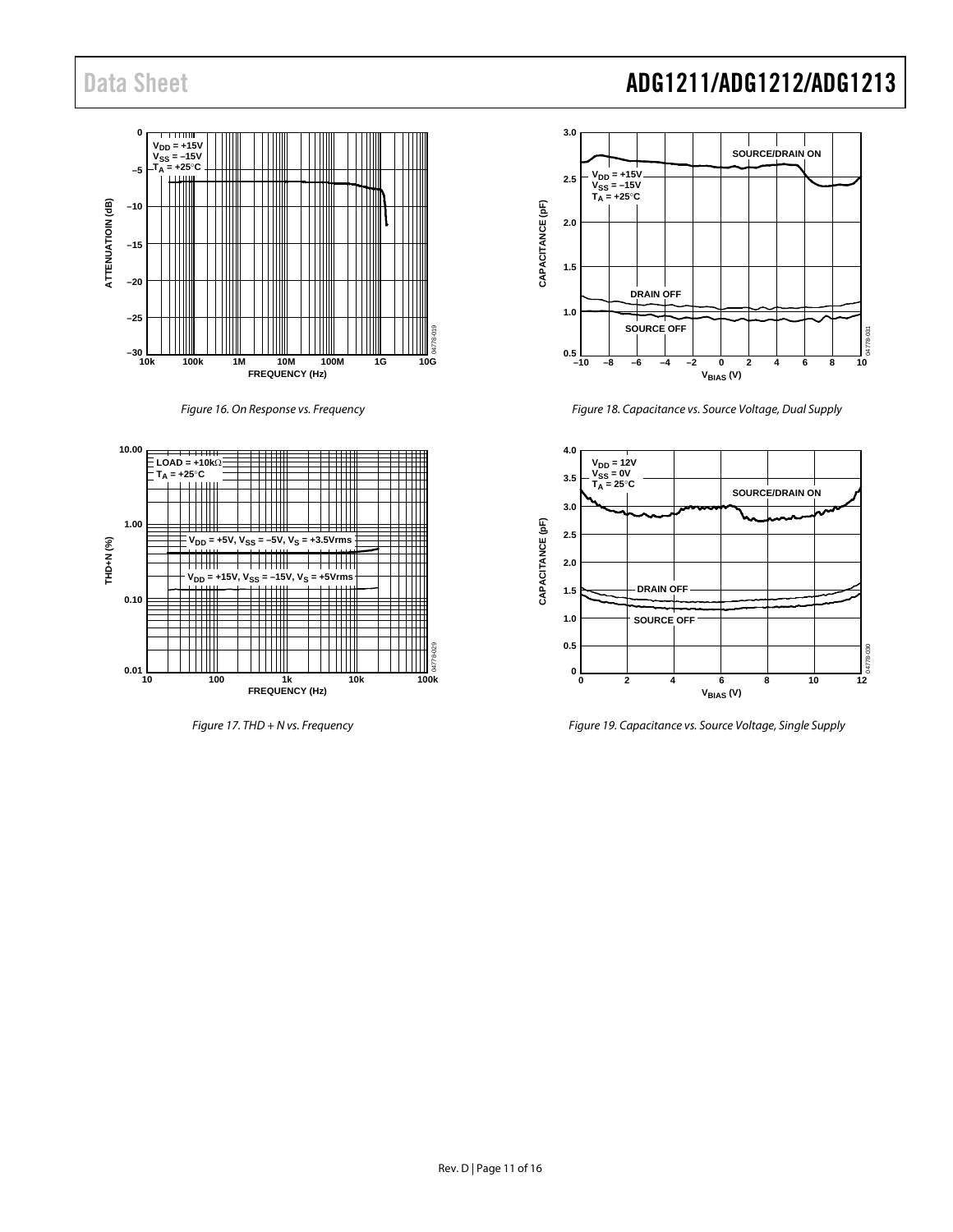### <span id="page-11-0"></span>TEST CIRCUITS

<span id="page-11-5"></span><span id="page-11-4"></span><span id="page-11-3"></span><span id="page-11-2"></span><span id="page-11-1"></span>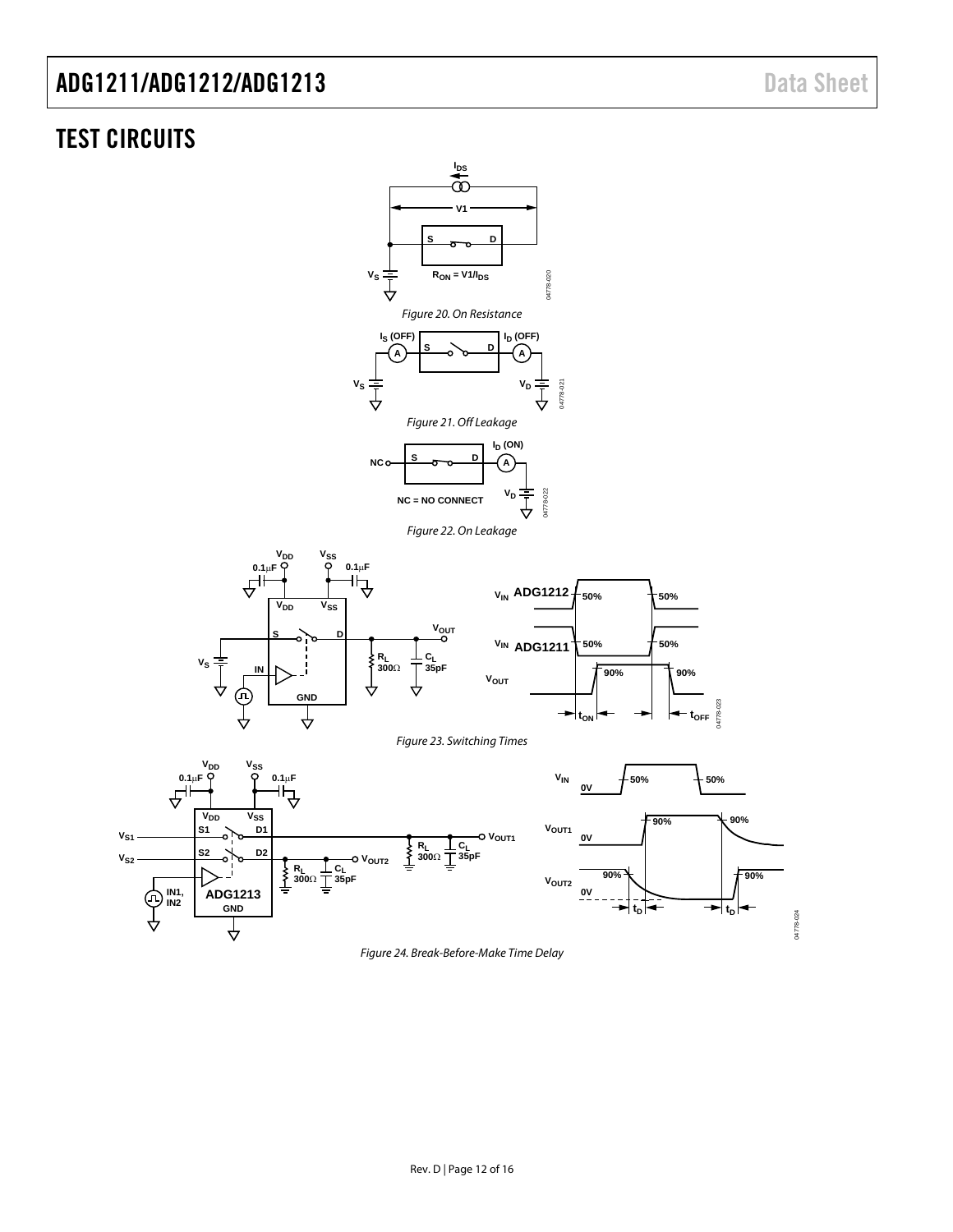## Data Sheet **ADG1211/ADG1212/ADG1213**

<span id="page-12-3"></span><span id="page-12-2"></span><span id="page-12-1"></span><span id="page-12-0"></span>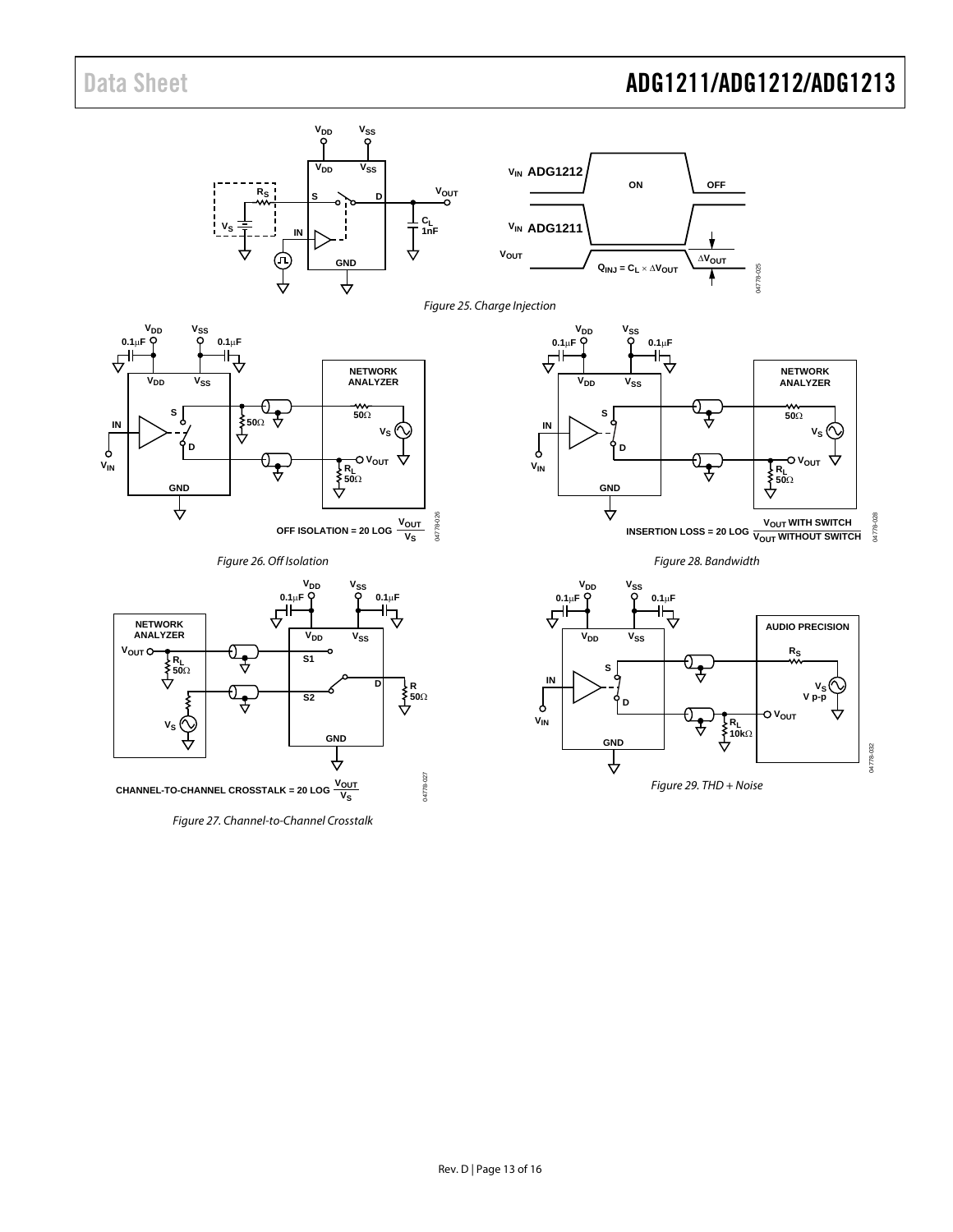### <span id="page-13-0"></span>OUTLINE DIMENSIONS



*Dimensions shown in millimeters*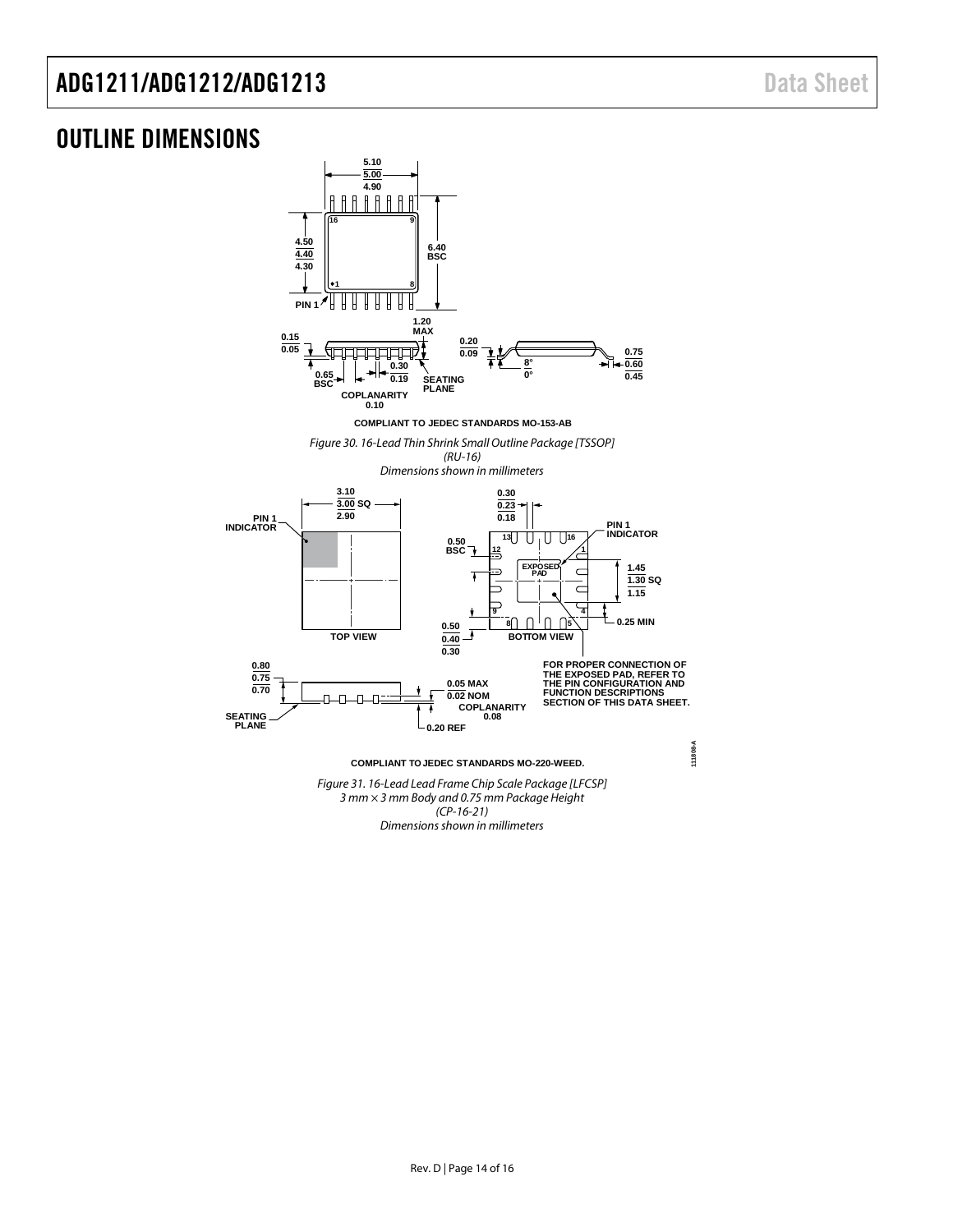### <span id="page-14-0"></span>**ORDERING GUIDE**

| Model <sup>1</sup> | <b>Temperature Range</b>            | <b>Package Description</b>                | <b>Package Option</b> | <b>Branding</b> |
|--------------------|-------------------------------------|-------------------------------------------|-----------------------|-----------------|
| ADG1211YRUZ        | $-40^{\circ}$ C to $+125^{\circ}$ C | Thin Shrink Small Outline Package [TSSOP] | <b>RU-16</b>          |                 |
| ADG1211YRUZ-REEL   | $-40^{\circ}$ C to $+125^{\circ}$ C | Thin Shrink Small Outline Package [TSSOP] | <b>RU-16</b>          |                 |
| ADG1211YRUZ-REEL7  | $-40^{\circ}$ C to $+125^{\circ}$ C | Thin Shrink Small Outline Package [TSSOP] | <b>RU-16</b>          |                 |
| ADG1211YCPZ-500RL7 | $-40^{\circ}$ C to $+125^{\circ}$ C | Lead Frame Chip Scale Package [LFCSP]     | $CP-16-21$            | S <sub>07</sub> |
| ADG1211YCPZ-REEL7  | $-40^{\circ}$ C to $+125^{\circ}$ C | Lead Frame Chip Scale Package [LFCSP]     | $CP-16-21$            | <b>S07</b>      |
| ADG1212YRUZ        | $-40^{\circ}$ C to $+125^{\circ}$ C | Thin Shrink Small Outline Package [TSSOP] | <b>RU-16</b>          |                 |
| ADG1212YRUZ-REEL7  | $-40^{\circ}$ C to $+125^{\circ}$ C | Thin Shrink Small Outline Package [TSSOP] | <b>RU-16</b>          |                 |
| ADG1212YCPZ-500RL7 | $-40^{\circ}$ C to $+125^{\circ}$ C | Lead Frame Chip Scale Package [LFCSP]     | $CP-16-21$            | <b>S08</b>      |
| ADG1212YCPZ-REEL7  | $-40^{\circ}$ C to $+125^{\circ}$ C | Lead Frame Chip Scale Package [LFCSP]     | $CP-16-21$            | <b>S08</b>      |
| ADG1213YRUZ        | $-40^{\circ}$ C to $+125^{\circ}$ C | Thin Shrink Small Outline Package [TSSOP] | <b>RU-16</b>          |                 |
| ADG1213YRUZ-REEL7  | $-40^{\circ}$ C to $+125^{\circ}$ C | Thin Shrink Small Outline Package [TSSOP] | <b>RU-16</b>          |                 |
| ADG1213YCPZ-500RL7 | $-40^{\circ}$ C to $+125^{\circ}$ C | Lead Frame Chip Scale Package [LFCSP]     | $CP-16-21$            | S <sub>09</sub> |
| ADG1213YCPZ-REEL7  | $-40^{\circ}$ C to $+125^{\circ}$ C | Lead Frame Chip Scale Package [LFCSP]     | CP-16-21              | S <sub>09</sub> |

 $1 Z =$  RoHS Compliant Part.